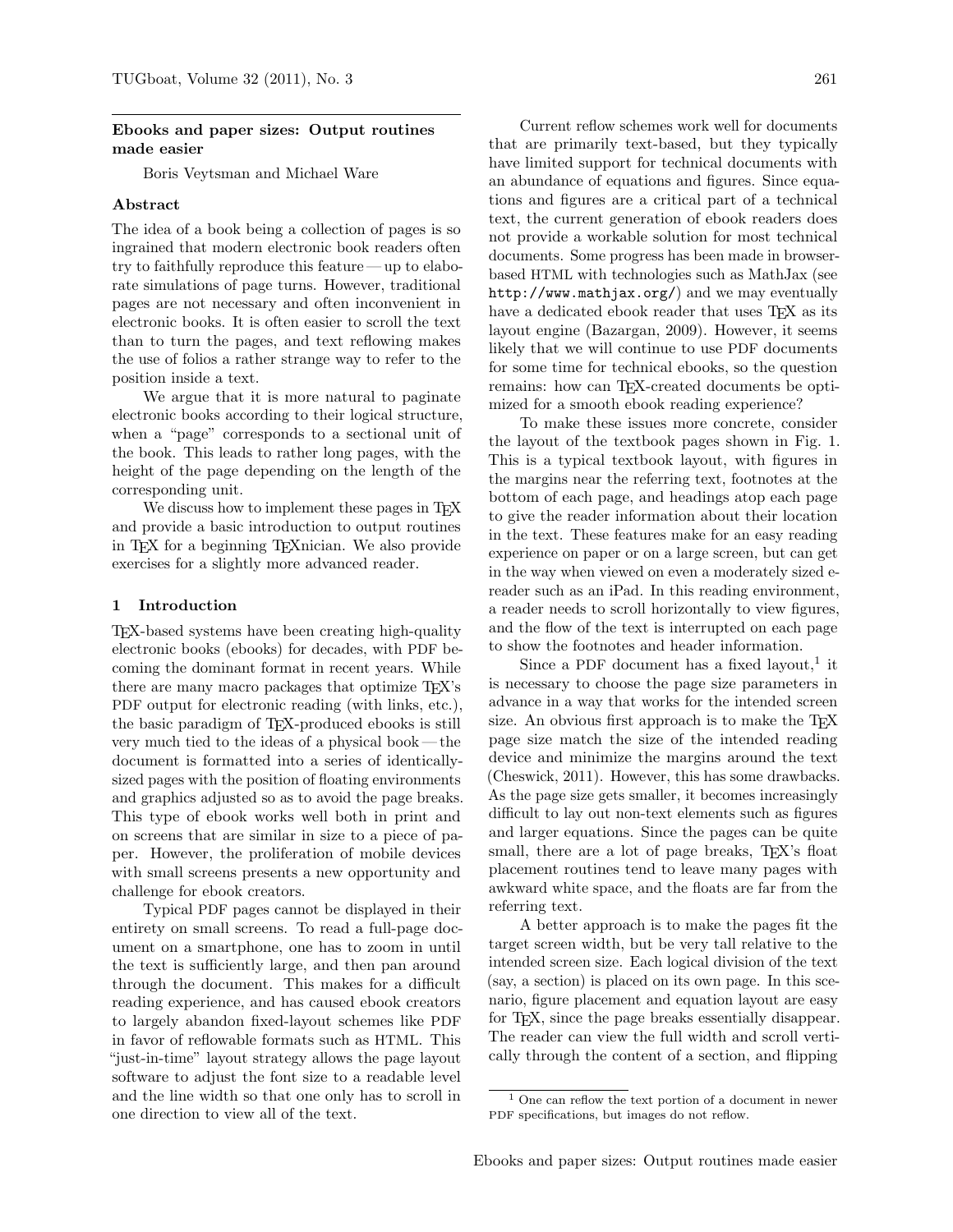

<span id="page-1-0"></span>Figure 1: Some typical pages of a textbook formatted for paper printing. (See <http://optics.byu.edu/>)

to the next "page" moves to the next logical division of the text. This layout has the added benefit of getting rid of many old typography problems, such as widows, orphans, badly placed floating material, etc.

However, since the text of each section is of a different length while T<sub>E</sub>X maintains a fixed page length, each page has white space at the bottom that a user must scroll through. It would be nice if T<sub>E</sub>X provided a way to make each page just the right size for its content, and fortunately it does.

Figure [2](#page-2-0) shows the same text as Fig. [1](#page-1-0) formatted using the "tall page" approach described above. The figures have been moved inline with the text using some straightforward modifications to the margin figure macros, and the width of the text is now appropriate for full-width viewing on a tablet device. The informational header is still retained at the top of the page and the footnotes appear at the bottom, but they no longer interrupt the flow of the text. Now the reader can view the full content of this section of the textbook simply by scrolling vertically. To view the next section of the book, the reader simply moves to the next "page" of the ebook.

With some planning, it is very reasonable to design a document class that can be converted from a traditional paper layout like Fig. [1](#page-1-0) to an ebook layout like Fig. [2](#page-2-0) with a single command switch.[2](#page-1-1) This allows an author to easily provide multiple layouts

that are appropriate for both paper and on-screen reading. To do this, it is necessary to understand how paper size is treated in T<sub>E</sub>X.

# 2 Paper length in T<sub>F</sub>X

It might be surprising for a beginning TEXnician to learn the extent to which the "classical" T<sub>EX</sub> cares about actual paper dimensions: namely, it does not care about them at all — and does not even know about them. Of course, paper dimensions are mentioned in many TEX macro packages— for example, L<sup>A</sup>TEX geometry package [\(Umeki, 2010\)](#page-4-2), but in many cases they are just used to calculate the dimensions of the text area.

One can argue that this feature corresponds to the rôle of TEX as a compositor: in a classic printing shop a compositor puts words into a matrix, but the choice of the paper on which the imprint on was done by another artisan. A more prosaic explanation is that the printers used during the time TEX was written had no means to change the paper dimensions, so it made little sense to control them in a typesetting program.

DVI drivers, however, could deal with paper size, for example, through the use of PostScript commands as arguments of \specials in dvips. Since pdftex is both a TEX engine and a (PDF) driver, it has commands \pdfpageheight and \pdfpagewidth, which deal with paper dimensions directly. In this section

<span id="page-1-1"></span><sup>2</sup> For example, the code that made the example pages in Figs. [1](#page-1-0) and [2](#page-2-0) is available at [optics.byu.edu](http://optics.byu.edu).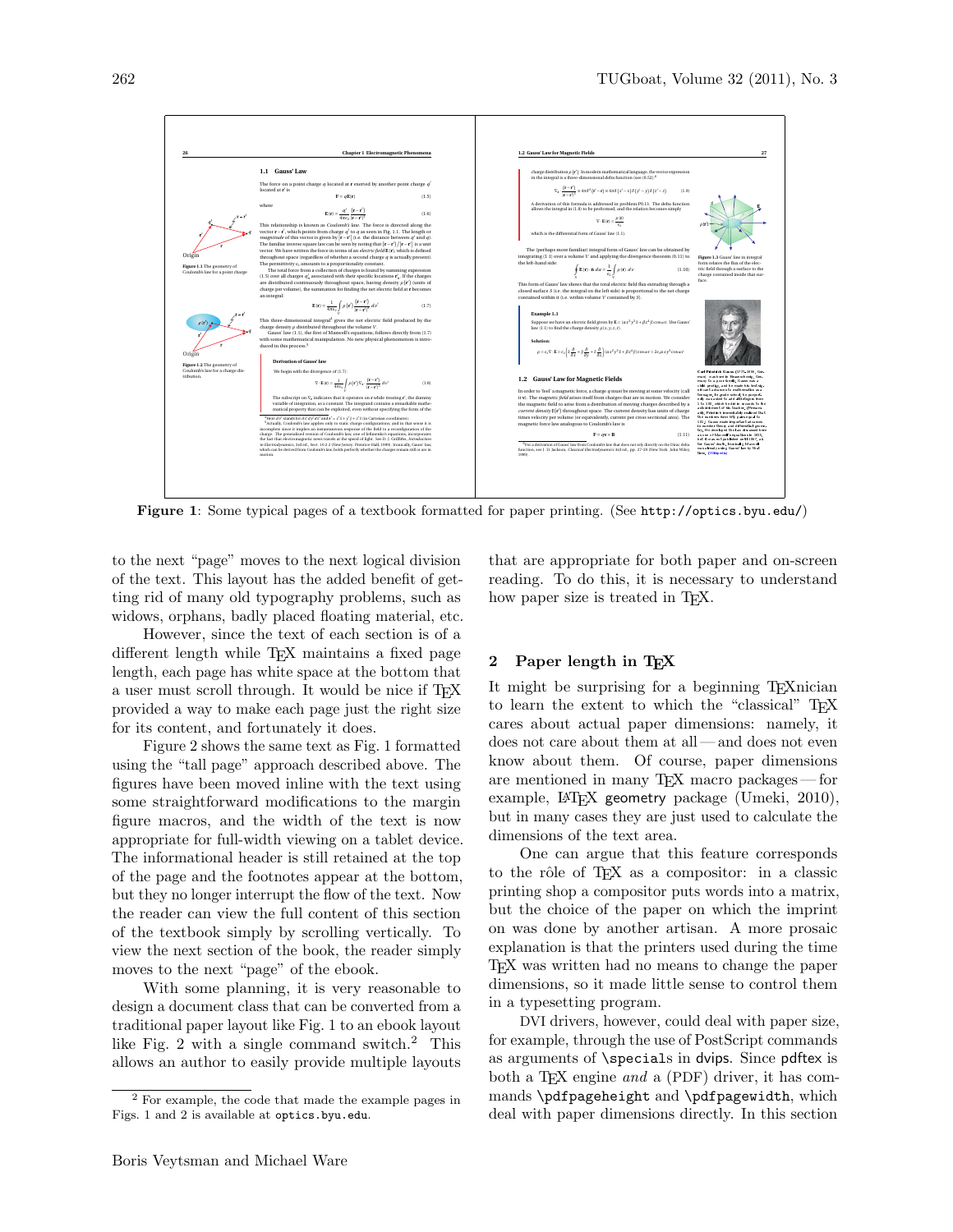**Chapter 1 Electromagnetic Phenomena 9 1.1 Gauss' Law** The force on a point charge *q* located at **r** exerted by another point charge *q* located at **r**  $\frac{1}{15}$  **(1.5)** where **E**(**r**) =  $\frac{q'}{4\pi\epsilon_0} \frac{(\mathbf{r} - \mathbf{r}')}{|\mathbf{r} - \mathbf{r}'|^3}$ (1.6) This relationship is known as *Coulomb's law*. The force is directed along the vector **r**−**r** 0, which points from charge *q*  $^\prime$  to  $q$  as seen in Fig. 1.1. The length or *magnitude* of this vector is given by **r** i. ¯**r**−**r**  $10$  $\vert$  (i.e. the distance between  $q'$  a and  $q$ ). The familiar inverse square law can be seen by noting that ¡**r**−**<sup>r</sup>**  $\frac{1}{\pi}$ ¯**r**−**r**  $^{\prime\prime}$ ¯ is a unit vector. We have written the force in terms of an *electric field* **E**(**r**), which is defined throughout space (regardless of whether a second charge *q* is actually present). The permittivity  $\epsilon_0$  amounts to a proportionality constant. Origin J. **Figure 1.1** The geometry of Coulomb's law for a point charge The total force from a collection of charges is found by summing expression  $(1.5)$  over all charges  $q'_n$  a  $\mathbf{r}'_n$  associated with their specific locations  $\mathbf{r}'_n$ . <sup>0</sup>*<sup>n</sup>* . If the charges are distributed continuously throughout space, having density *ρ* ¡**r**  $^{0}$ (units of charge per volume), the summation for finding the net electric field at **r** becomes an integral:  $\mathbf{E}(\mathbf{r}) = \frac{1}{4\pi}$ 1 4*π²*<sup>0</sup> Z *V ρ* ¡**r** n l ¡**r**−**<sup>r</sup>**  $\gamma$ |**r**−**r**  $\frac{1}{\sqrt{3}} dv'$  (1.7) This three-dimensional integral<sup>4</sup> gives the net electric field produced by the charge density *ρ* distributed throughout the volume *V* . P Origin **Figure 1.2** The geometry of Coulomb's law for a charge distribution. Gauss' law (1.1), the first of Maxwell's equations, follows directly from (1.7) with some mathematical manipulation. No new physical phenomenon is introduced in this process.<sup>5</sup> **Derivation of Gauss' law** We begin with the divergence of (1.7):  $\nabla \cdot \mathbf{E}(\mathbf{r}) = \frac{1}{4\pi\epsilon_0} \int_{V}^{\cdot} \rho(\mathbf{r}') \nabla_{\mathbf{r}} \cdot \frac{(\mathbf{r} - \mathbf{r}')}{|\mathbf{r} - \mathbf{r}'|^3}$ *V*  $\frac{1}{\sqrt{3}}$  *d v*<sup>1</sup> (1.8) The subscript on ∇**<sup>r</sup>** indicates that it operates on **r** while treating **r** 0, the dummy variable of integration, as a constant. The integrand contains a remarkable mathematical property that can be exploited, even without specifying the form of the charge distribution *ρ* ¡**r** 0¢ . In modern mathematical language, the vector expression in the integral is a three-dimensional delta function (see  $(0.52)$ :<sup>6</sup> ∇**r** · ¡**r**−**<sup>r</sup>** 0¢ |**r**−**r**  $rac{J}{\sqrt{3}}$  = 4*πδ*<sup>3</sup> (*i*) ¡**r** <sup>0</sup> −**r**  $=\frac{4\pi\delta}{x'-1}$ <sup>0</sup> − *x* ¢*δ* ¡*y* <sup>0</sup> − *y* ¢*δ* ¡*z* <sup>0</sup> − *z* ¢ (1.9) A derivation of this formula is addressed in problem P0.13. The delta function allows the integral in (1.8) to be performed, and the relation becomes simply  $\nabla \cdot \mathbf{E}(\mathbf{r}) = \frac{\rho(\mathbf{r})}{r}$ *²*<sup>0</sup> which is the differential form of Gauss' law (1.1). **Figure 1.3** Gauss' law in integral form relates the flux of the electric field through a surface to the charge contained inside that surface. The (perhaps more familiar) integral form of Gauss' law can be obtained by integrating (1.1) over a volume *V* and applying the divergence theorem (0.11) to the left-hand side:  $\Gamma$ *S* **E**(**r**) **n**<sup>*d*</sup> *d a* =  $\frac{1}{e_0} \int \rho$ (**r**) *dv* (1.10) *V* This form of Gauss' law shows that the total electric field flux extruding through a closed surface *S* (i.e. the integral on the left side) is proportional to the net charge contained within it (i.e. within volume *V* contained by *S*). **Example 1.1** Suppose we have an electric field given by  $\mathbf{E} = (\alpha x^2)$ <sup>2</sup> *y* <sup>3</sup>*x*<sup>ˆ</sup> <sup>+</sup>*β<sup>z</sup>* <sup>4</sup> *y*ˆ)cos*ωt*. Use Gauss' law (1.1) to find the charge density *ρ*(*x*, *y*, *z*,*t*). **Solution:**  $\rho = e_0 \nabla \cdot \mathbf{E} = e_0 \left( \dot{x} \frac{\partial}{\partial x} + \dot{y} \frac{\partial}{\partial y} + \dot{z} \frac{\partial}{\partial z} \right) (\alpha x^2 y^3 \dot{x} + \beta z^4 \dot{y}$ <sup>4</sup> *<sup>y</sup>*ˆ)cos*ω<sup>t</sup>* <sup>=</sup> <sup>2</sup>*²*0*αx y*<sup>3</sup> cos*ω<sup>t</sup>* **Carl Friedrich Gauss** (1777–1855, German) was born in Braunschweig, Germany to a poor family. Gauss was a child prodigy, and he made his first significant advances to mathematics as a teenager. In grade school, he purportedly was asked to add all integers from 1 to 100, which he did in seconds to the astonishment of his teacher. (Presumably, Friedrich immediately realized that the numbers form fifty pairs equal to 101.) Gauss made important advances in number theory and differential geometry. He developed the law discussed here as one of Maxwell's equations in 1835, but it was not published until 1867, after Gauss' death. Ironically, Maxwell was already using Gauss' law by that time. (Wikipedia) <sup>4</sup>Here  $dv'$  stands for  $dx'dy'dz'$  and **r**<sup> $\prime$ </sup> <sup>0</sup> = *x* <sup>0</sup>*x*ˆ + *y* <sup>0</sup>*y*ˆ + *z* 2<sup>2</sup> (in Cartesian coordinates). <sup>5</sup>Actually, Coulomb's law applies only to static charge configurations, and in that sense it is incomplete since it implies an instantaneous response of the field to a reconfiguration of the charge. The generalized version of Coulomb's law, one of Jefimenko's equations, incorporates the fact that electromagnetic news travels at the speed of light. See D. J. Griffiths, *Introduction to Electrodynamics*, 3rd ed., Sect. 10.2.2 (New Jersey: Prentice-Hall, 1999). Ironically, Gauss' law, which can be derived from Coulomb's law, holds perfectly whether the charges remain still or are in motion. <sup>6</sup>For a derivation of Gauss' law from Coulomb's law that does not rely directly on the Dirac delta function, see J. D. Jackson, *Classical Electrodynamics* 3rd ed., pp. 27-29 (New York: John Wiley, 1999).

<span id="page-2-0"></span>Figure 2: The content from the pages in Fig. [1](#page-1-0) formatted in an "ebook friendly" layout.

```
\vsize=500cm
\pdfpageheight=500cm
\hrule
\vskip 1in
\centerline{\bf A SHORT STORY}
\vskip 6pt
\centerline{\sl by A. U. Thor}
\vskip .5cm
Once upon a time, in a distant galaxy called
\"O\"o\c c, there lived a computer named
R.~J. Drofnats.
Mr. Drofnats---or ''R. J.,'' as
he preferred to be called---was happiest when
he was at work typesetting beautiful documents.
\vskip 1in
\hrule
\vfill\eject
\bye
```
<span id="page-2-1"></span>Figure 3: Long page in plain TEX: A simple example.

we discuss how to employ these commands to set up page height for electronic books.

We start from a simple example shown on Fig-ure [3.](#page-2-1) It differs from the classical T<sub>EX</sub> story [\(Knuth,](#page-4-3) [1994\)](#page-4-3) by two lines: the command \vsize=500cm tells TEX that the "galley" is very long, and the command \pdfpageheight=500cm sets the paper height to the same value.

Exercise 1: Actually it is a rather poor idea to set both these lengths to the same value. Why?

When we compile this file with pdftex, we get a very long page with a lot of white space at the bottom. As discussed in the previous section, we would like to get rid of the extra white space and make the page size fit the text. To do this we need to set \pdfpageheight dynamically. For this would like to know the height of the text at the moment the page is "shipped out". This means changing the output routine of TEX.

### 3 Output routines

As TEX processes a document, it arranges a block of material (text, equations, figures, etc.) until the block's size is near a predetermined target (stored in \pagegoal), or it runs out of material. At this point, TEX hands the collected material off to an output routine that does some final manipulation and adds page numbers, headers, footers, etc. to the page. The page is then shipped out to the final document, and TEX moves on to the next page.

Traditionally, output routines are considered one of the hardest parts of  $T_FX$  — probably because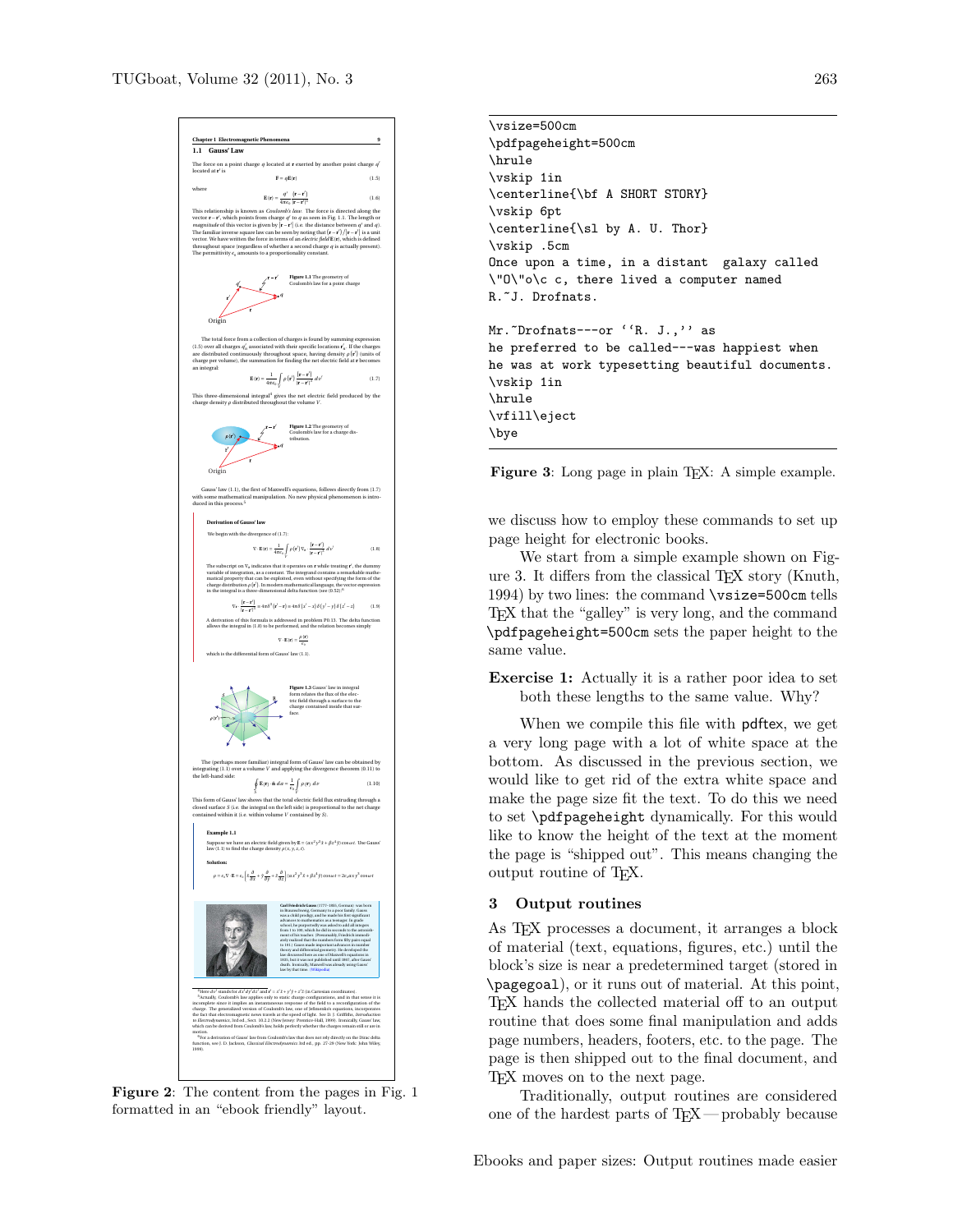#### \output={\shipout\box255}

<span id="page-3-0"></span>Figure 4: World's simplest output routine.

\output={% \pdfpageheight=\pagetotal \advance\pdfpageheight by 2in \shipout\box255} \vsize=500cm \hrule \vskip 1in \centerline{\bf A SHORT STORY} \vskip 6pt ...

<span id="page-3-1"></span>Figure 5: Modified plain TEX example.

they are hard. This section is intended to be a gentle introduction. A more rigorous introduction can be found in the book [\(Eijkhout, 2007\)](#page-4-4), and the comprehensive tutorial in the papers [\(Salomon,](#page-4-5) [1990a;](#page-4-5) [Salomon, 1990b;](#page-4-6) [Salomon, 1990c\)](#page-4-7).

For our purposes, we need two facts about output routines: first, that the output page is contained in box 255, and second, that the current text height is contained in the value \pagetotal. The first fact leads to the world's simplest output routine (Figure [4\)](#page-3-0). The second one suggests the following modification of this routine: let us set up the paper height to \pagetotal plus 2 inches to allow for 1 inch top and bottom margins. This leads to the modified example shown on Figure [5.](#page-3-1) This example produces a page of the height determined by the material on the page — exactly what we wanted!

Of course our output routines are rather toylike. A self-respecting output routine should include headers, footers, folios, footnotes, etc. We can take plain TEX output routine and patch it with the code setting \pdfpageheight, but here we shall leave this as an exercise to the reader.

Exercise 2: Try to patch the plain T<sub>F</sub>X output routine in the way described above.

Instead we turn to the LAT<sub>EX</sub> output routine. It is very powerful and complex, and may look intimidating for a beginning (or expert) T<sub>E</sub>Xnician. Fortunately, there are packages that allow for patching this routine without looking too deeply into its code. In this paper we will use one such package, everyshi (Schröder, 2001). This package allows one to *add* code to the LAT<sub>F</sub>X output routine. Thus we can write down our patch as shown on Figure [6.](#page-3-2)

Unfortunately, this solution has a flaw. To see it, try to compile a file shown on Figure [7.](#page-3-3) It has \textheight500cm \usepackage{everyshi} \EveryShipout{% \pdfpageheight=\pagetotal \advance\pdfpageheight by 2\topmargin \advance\pdfpageheight by 2in}

<span id="page-3-2"></span>Figure 6: LAT<sub>EX</sub> output routine patched.

\documentclass{article} \usepackage{everyshi,lipsum} \pagestyle{empty} \textheight500cm \EveryShipout{% \pdfpageheight=\pagetotal \advance\pdfpageheight by 2\topmargin \advance\pdfpageheight by 2in} \begin{document} \lipsum[3-5] \pagebreak This line has a footnote\footnote{\lipsum[6-8]}. \lipsum[1] And this line too\footnote{\lipsum[12]}. \pagebreak \end{document}

<span id="page-3-3"></span>Figure 7: A IATEX file with footnotes.

rather lengthy footnotes— and the output routine patch in Fig. [6](#page-3-2) cuts them off!

What happens to the footnotes? It turns out that \pagetotal is the height of the text part of the page, and footnotes are not accounted for here. To resolve this issue, we note that the dimension \pagegoal keeps the height of the page minus the height of footnotes: this is the height of the page "accessible for the text". Therefore the height of the footnotes is \textheight minus \pagegoal. Once we understand this, we can easily modify our code as in Figure [8](#page-4-9) to account for the footnotes.

Exercise 3: Compile the code in Figure [8](#page-4-9) and check that it solves our problem.

- Exercise 4: Ross Moore suggested a different solution to the problem of footnotes, based on the fact that minipages include the footnotes' height into the total height. Try to implement it.
- Exercise 5: Change \pagebreak to \newpage in Figure [8.](#page-4-9) What happens? Why?